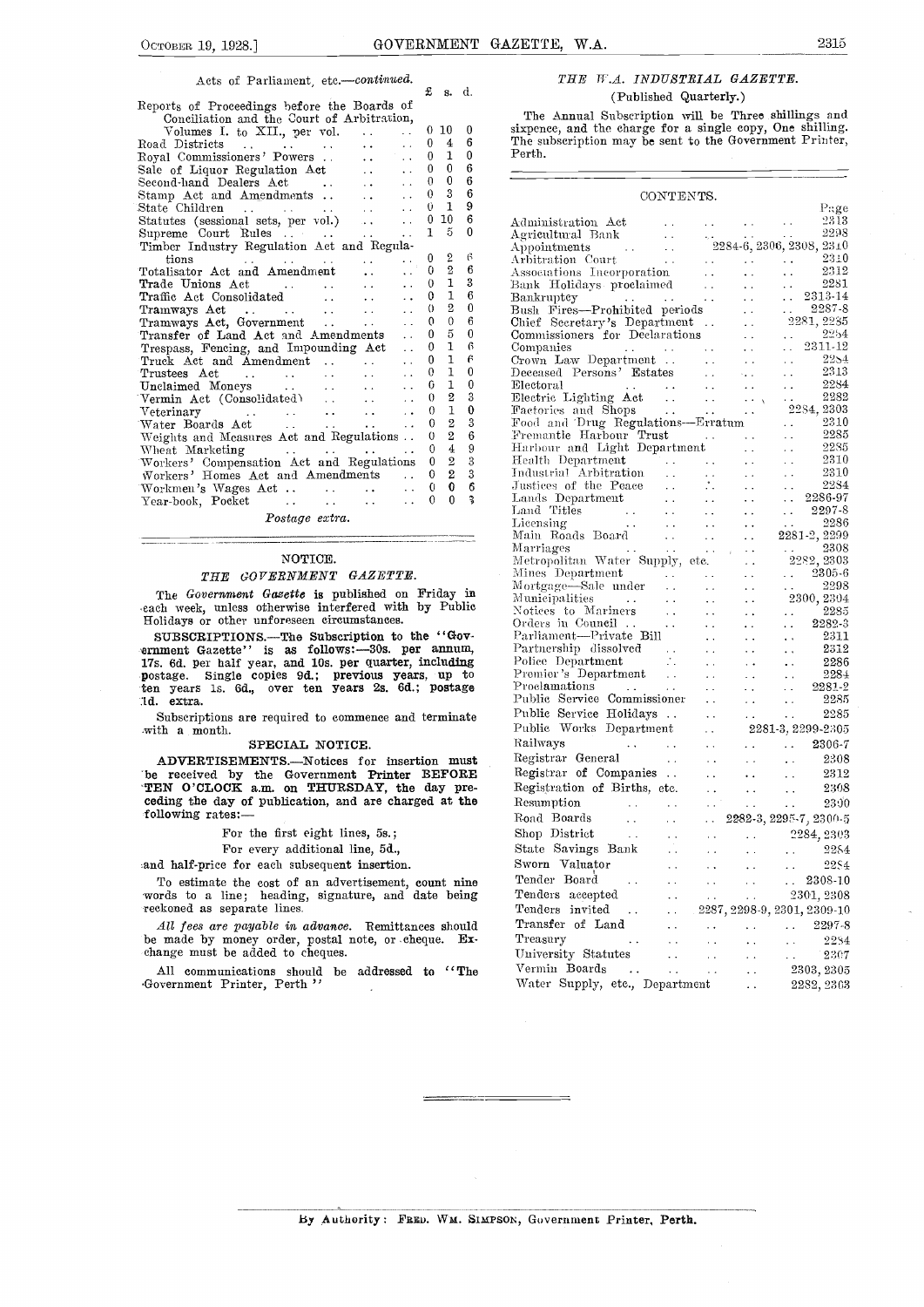

# Government Gazette

# PERTH, FRIDAY, 19 OCTOBER 1928 No. 50

© STATE OF WESTERN AUSTRALIA

# **CONTENTS**

Administration Act Agricultural Bank Appointments Arbitration Court Associations Incorporation Bank Holidays proclaimed Bankruptcy Bush Fires—Prohibited periods Chief Secretary's Department Commissioners for Declarations Companies Crown Law Department Deceased Persons' Estates Electoral Electric Lighting Act Factories and Shops Food and Drug Regulations—Erratum Fremantle Harbour Trust Harbour and Light Department Health Department Industrial Arbitration Justices of the Peace Lands Department Land Titles Licensing Main Roads Board Marriages Metropolitan Water Supply, etc. Mines Department Mortgage—Sale under Municipalities Notices to Mariners Orders in Council Parliament—Private Bill Partnership dissolved Police Department Premier's Department Proclamations Public Service Commissioner Public Service Holidays Public Works Department